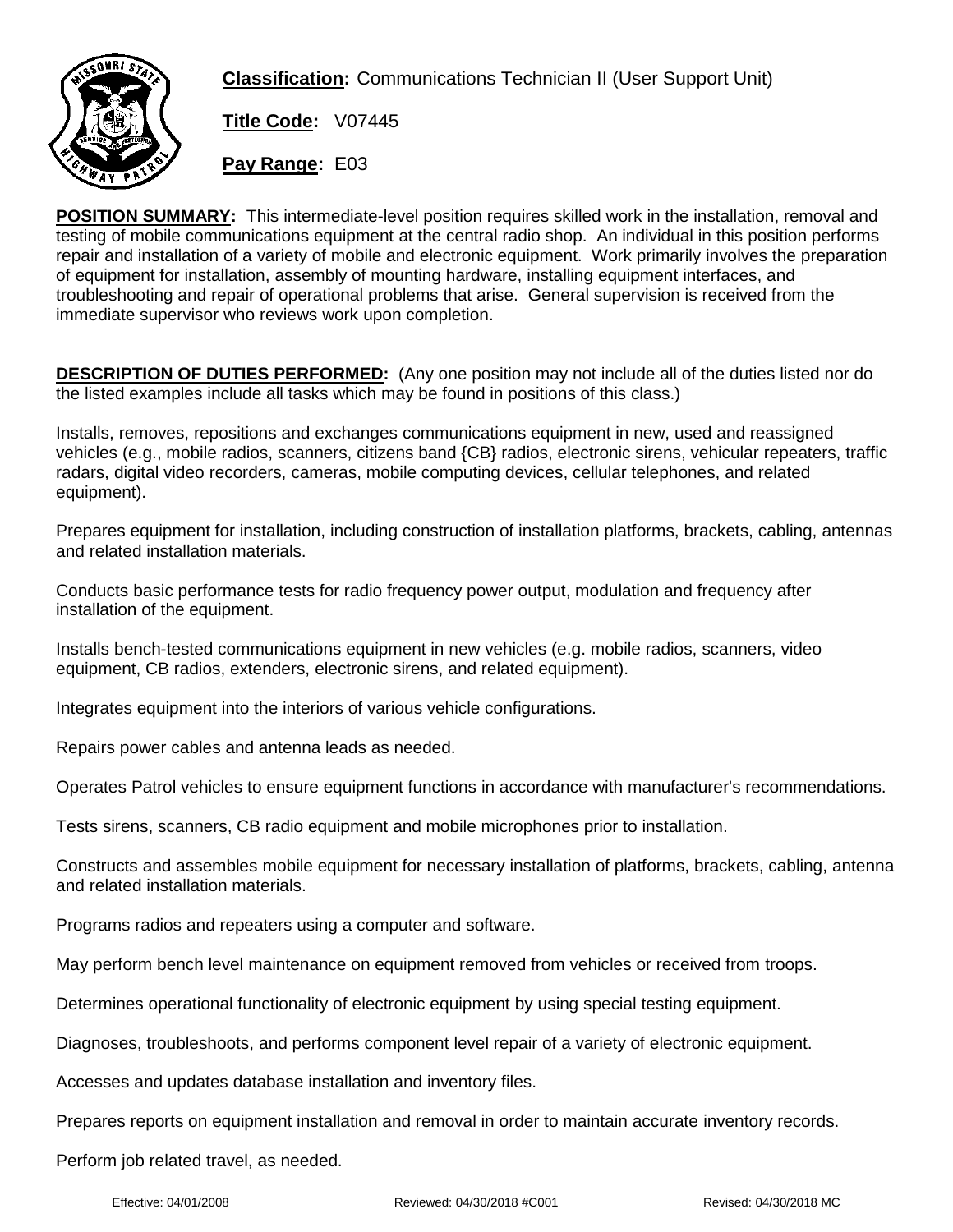Performs other related work as assigned.

**REQUIRED KNOWLEDGE, SKILLS, AND ABILITIES:** Considerable knowledge of the basic principles of installing commercial mobile radio equipment.

Considerable knowledge of direct current (DC) electronics as it applies to mobile radio equipment.

Considerable knowledge pertaining to the theory of operation of radio transceivers and associated components (e.g. antennas, transmission lines, power supplies, etc.)

Considerable knowledge of the policies and procedures of the Infrastructure Support Unit (ISU), Operations Unit (OPS) and the USU of the Communications Division and how they cooperatively support the general responsibilities of the division.

Considerable skill and knowledge in the use of tools essential in the removal and installation of communications equipment.

Possess dexterity in moving from one part of a vehicle to another and in handling small tools and parts.

Possess successful time management techniques and organizational skills.

Ability to analyze and diagnose malfunctions of electronic equipment used in vehicles and perform corrective repairs.

Ability to read schematic diagrams and identify circuit components and their function.

Ability to disconnect, remove and transport mobile radio transmitters and associated equipment from the trunk or under dash area of a mid-sized vehicle.

Ability to safely operate small power tools and various hand tools used in the installation process.

Ability to safely use soldering iron and electronic testing equipment associated with the communications trade.

Ability to follow precise and detailed installation procedures.

Ability to gather, assemble, correlate and analyze facts to be incorporated into reports.

Ability to work in varying temperature extremes both inside and outdoors.

Ability to lift and position equipment weighing 50 pounds (e.g., spare tires and trunk mounted communications equipment, etc.).

Ability to operate a motor vehicle in accordance with Missouri State Highway Patrol policy and State of Missouri statutes, to include any Patrol assigned vehicle with the responsibility for its upkeep and basic maintenance.

Ability to work standing or sitting in confined areas, such as the interior of a vehicle or trunk for extended periods of time.

Ability to follow oral and written directions and exercise judgment and discretion.

Ability to operate basic office equipment as detailed in the description of duties.